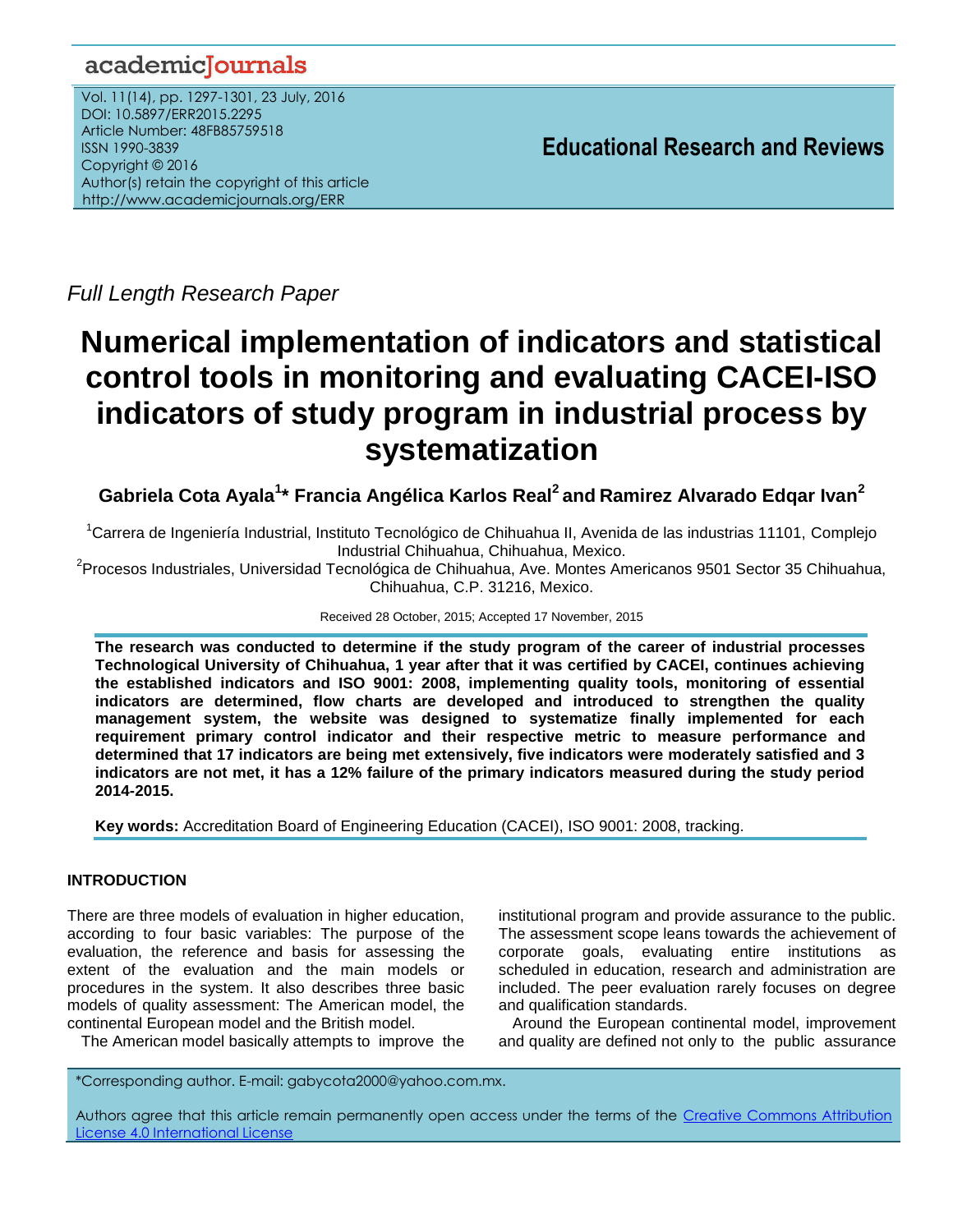but the government. The reference for assessment is basically the expectations of the association; the evaluation is primarily the academic program, rather than administrative services and structures. The main method used is the external peer review team. The British model emphasizes the maintenance of standards of qualifications and the establishment of quality criteria. The basic procedures are those of the peer evaluation and use of performance indicators.

These models mentioned above are related to the models that are used here in Mexico because the importance of quality is therefore essential to evaluate and determine the logistics of that measurement (Royero, n.d.).

One way of evaluating the quality of education is based on the implementation of indicators by which you can determine the efficiency of performance of any activity within the educational process. That is why this research aims to develop indicators and their respective metric in order to make the educational process as well as all support processes that are involved in college education more efficient. This coupled with the efficient increases if indicators are evaluated; a certification is estimated in ISO 9001: 2008 and a certification of CACEI by this indicator is more efficient. Basic quality tools implementation is seek with this research in order to follow up and to create a culture of quality to continuous improvement in the educational process.

In Mexico in 1994 is founded Consejo de Acreditacion de la Enseñanza de la Ingenieria (CACEI), by the National Association of Colleges and Schools of Engineering agreement. At first it was a civil association formed in plural form; it is involved with professional practice and forming of engineers.

In almost 17 years of its foundation CACEI takes an intense and fruitful activity establishing the methodology for accreditation processes and implementing various programs in almost four branches of engineering. To CACEI the essential indicators (25) are those that determine the essence of an object or process. Compliance must ensure compliance of the same for the existence of a good quality of a program. (CACEI, 2011)

ISO (International Organization for Standardization) is a worldwide federation of national standards bodies (ISO member bodies). The adoption of a quality management system should be a strategic decision of the organization. This standard promotes the adoption of a process-based approach when developing, implementing and improving the effectiveness of a quality management system, to enhance customer satisfaction by meeting their requirements.

For the ISO 9001: 2008, a quality management system is a set of interrelated and coordinated activity used to direct, control and improve an organization's quality (IMNC, 2008).

Tools of Quality Management provide a means to implement processes of quality control, monitor these

processes and solve any problems arising from them (Paul, 2000). Ishikawa diagram is a graphical method that relates a problem or effect to the factors or causes that may generate it. The importance of this diagram is that it is obliged to find the different causes that affect the problem under analysis and this way, avoids the mistake of looking for solutions directly without questioning what the real control causes. Control charts are diagrams showing the upper and lower limits of the process to be controlled. A control chart is a schematic presentation of the data over time. These diagrams are constructed so that new data can be readily compared with those obtained from past performance (Barry, 2006).

## **Statement of the problem**

There is a lack of numerical indicators and use of statistical control tools in monitoring and evaluating the systematization of CACEI-ISO indicators in the industrial process studies program at Universidad Tecnologica de Chihuahua.

## **Purpose of research**

The work aims to establish the minimum criteria of CACEI using basic tools of quality and time series graphics as a control measure in the systematization of CACEI-ISO indicators in order to facilitate monitoring of the study program of industrial processes.

## **Research question**

Are there internal indicators that measure and control the primary indicators established for CACEI-ISO accreditation?

## **MATERIALS AND METHODS**

This research aimed to create and implement the necessary controls of the key indicators established by CACEI besides determining their efficiency. The sample consists of the principal of industrial process career, a career coordinator, director of finance administration, director of press, broadcasting and cultural activities, general counsel, head of school services, 13 full-time teachers in the morning shift, 19 part-time teachers tutoring in the afternoon shift and 31 teachers.

The methodology followed is as follows

1. Systematization of the minimum primordial indicators with ISO 9001: 2008 by creating website, industrial processes webpage. 2. Unify ISO 9001: 2008 with the guidelines established by CACEI in SGC.

3. Determining the indicators and the Metric Control of the main indicators established by CACEI.

4. Method of Measurement of primordial indicators was stipulated.

5. The measurement results of the primordial indicators are obtained.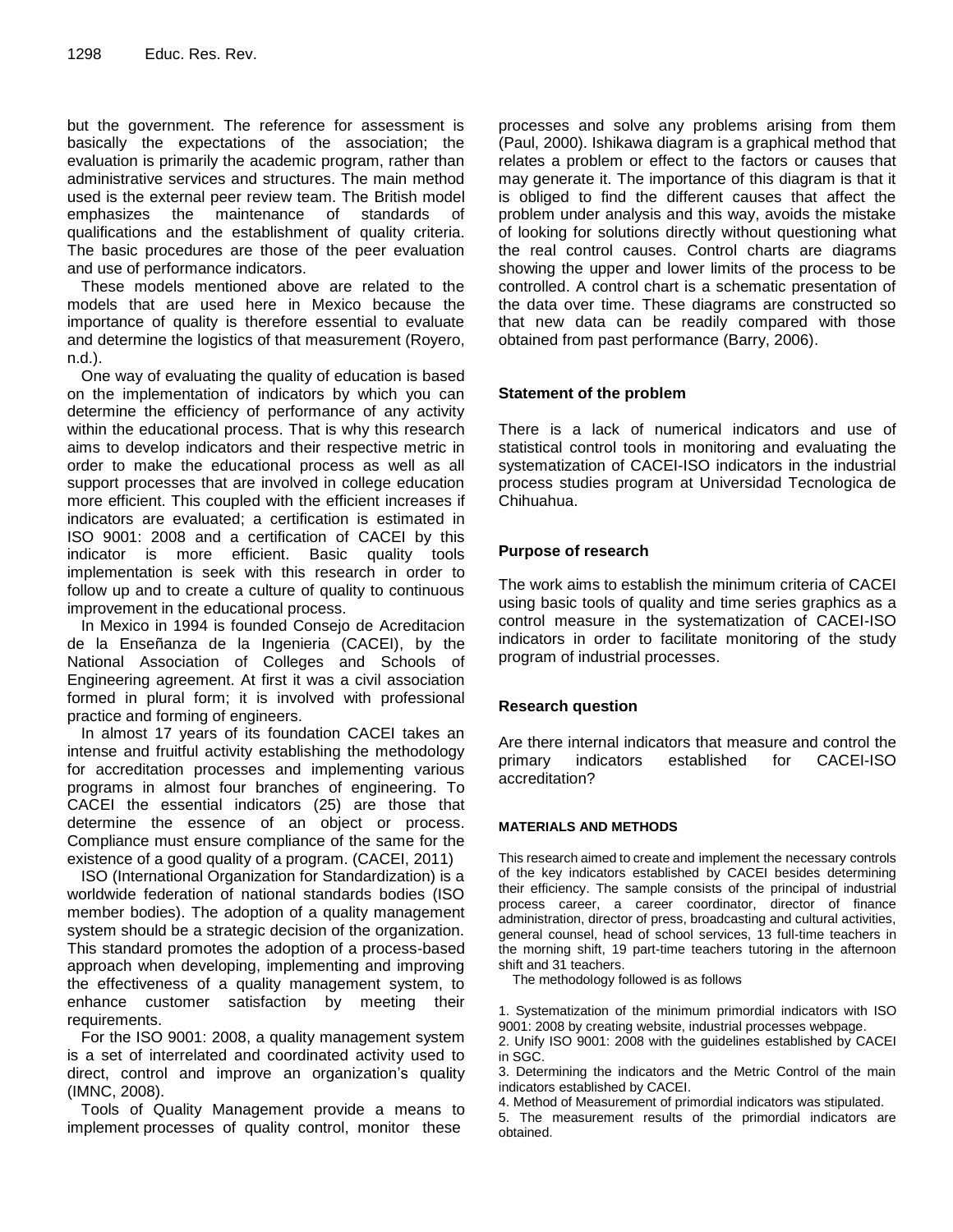

**Figure 1.** Industrial processes website.

#### **Content**

Opportunities were analyzed within the operational processes of the career; to systematize these processes a website was designed. With this, improvement of procedures improve was realized based on the guidelines of CACEI and basically taking the indispensable minimum indicators. Figure 1 shows the industrial processes website.

The application of ISO 9001:2008 was unified with CACEI to optimize standardization of activities taking place in the process, meet the guidelines performing activities in the process and these activities serve to implement the guidelines established by CACEI; also it serves to avoid duplication of activities to comply with both guidelines.

#### **Primary indicators and their respective metric used**

1. Development plan indicator (annual) = development career plan document presented by career management. Metric: submission in the first two months of the year.

2. Academic staff income indicator which is composed of academic structure indicator = Deliver academic structure according to the procedure of SGC. The metric is: academic structure authorized no later than the second week of the third month of the quarter, and hiring index = new academic staff recruitment procedure. The procedure starts the first week of the fourth month of each quarter and ends the third week of the fourth month of each quarter. Their respective metric is hiring new teachers later than the second week of the fourth month of each quarter. It is said that this indicator is met if 90% of new teachers are hired under this scheme.

3. Activity teachers indicator which consists of the implementation of POCT Index = (RPTC activities / total activities RPTC). \* 100%. The metric is: (80% of full professors meet RPTC 80% of activities didactic sequences index rating = didactic sequence 90 points minimum value for each teacher with the authorization ensured. Metric: 80% of teachers have the authorization of the didactic sequence and the failure rate = students failed by quarter  $/$ semester students enrolled by quarter. Corresponding metric is: 5% or less failure rate each quarter.

4. Teachers' evaluation indicator will be measured by the evaluation index applied to teacher and tutor = Survey SGC. Surveys are done by the students of each subject per quarter. It is metric: 80% of teachers who teach in the career of industrial processes have an acceptable minimum average 3.5 in any subject taught, as well as the tutor.

5. Integration of academic staff indicator which is composed of teachers' index with knowledge related to the career= Number of teachers with related engineering to the career / total of teachers in the career. Metric: At least 70% of the teachers must meet. The Index teachers humanists degree or specialty areas = the number of teachers with bachelor's degree or specialty in humanistic / total area teachers who are in the career. Metric: At least 30% of the teachers must meet. And the index of teachers who are at least 2 years industry experience = number of teachers who are at least 2 years experience in the industry / total teachers who are in the career. Metric: At least 30% of teachers must meet. Metrics are: 70% of teachers must meet the requirements of having a related engineering to industrial processes career, 30% of teachers should be a bachelor's or master's degree in humanistic areas and 30% of teachers should have at least two years of professional experience. 6. Regulations indicator. Students index regulations students= the group receives information about the academic regulations in the second week of classes of the semester. Metric: 90% of tutors provide information to their students about regulations.

7. Objectives and structure of the study program indicator. Index = AST Procedure (every 4 years) first month of year make the AST. Academy meetings index  $= 2$  at least per quarter. Metric: Modify curricula 1 time every 4 years.

8. Graduate profile indicator. When the students make their stay in the productive sector at the end of their studies, control indicator will be the final evaluation of the technical advisor of the company. It is the employer who is in charge of the student when he makes its stay. It is measured when the students are in the industrial sector and the metric is that students have a minimum qualification in stay of 85% in each of the areas evaluated. Graduate profile Index  $=$ Number of students who are in excellent or well conditions in the survey of corporate counsel in the SGC / total number of students tested in the SGC profile. Metric: The student must have 90% overall average on what is evaluated.

9. Extension study program indicator is integrated total hours Index devoted to basic science = total hours devoted to basic science / total hours of curricula. Metric: 30% of hours should be devoted to basic sciences. Index of total hours devoted to engineering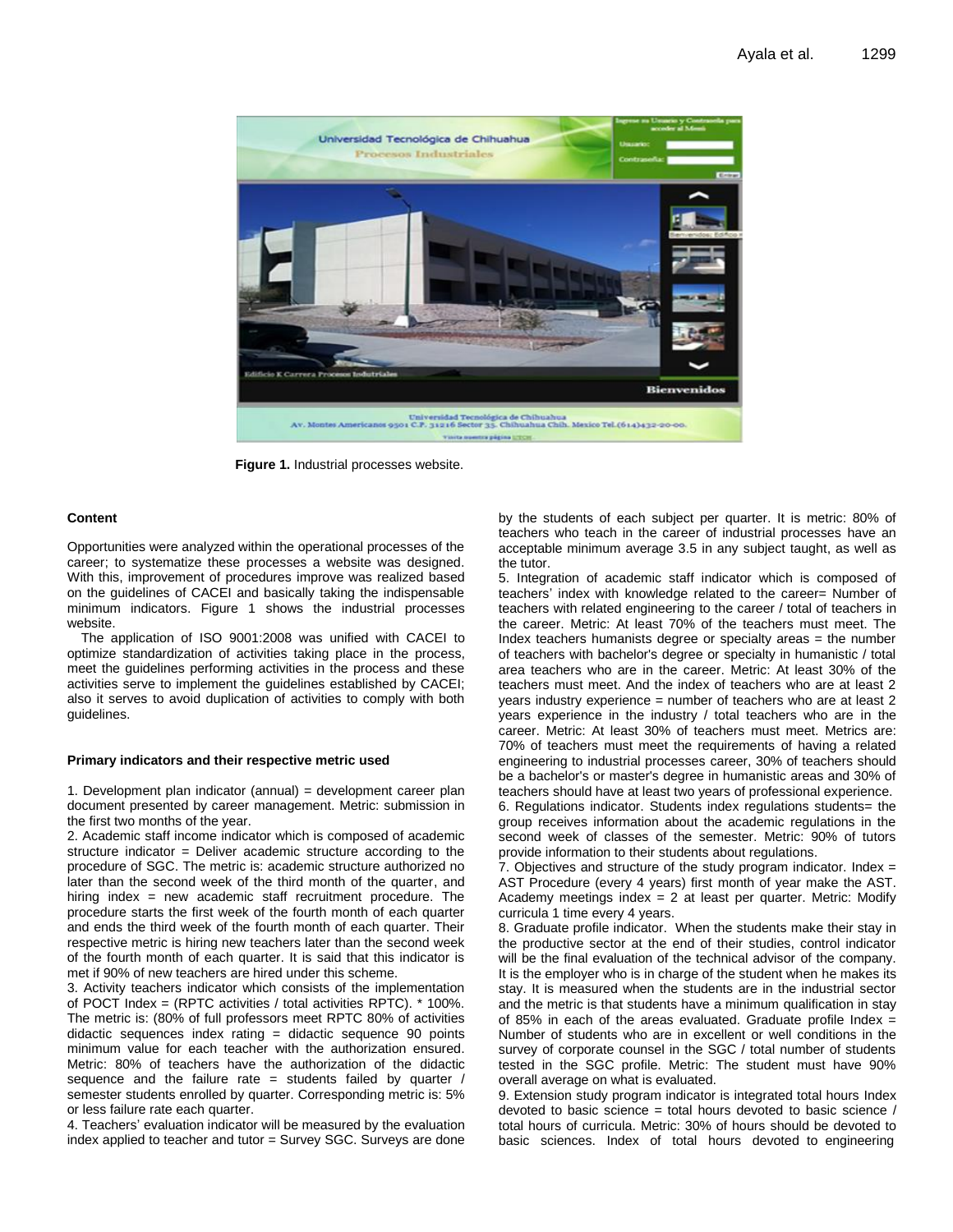sciences = total hours devoted to engineering sciences / total hours of the curricula. Metric: 35% of hours devoted to engineering sciences. Index of total hours spent on the application engineering = total hours devoted to engineering sciences / total hours of the curricula. Metric: 15% of hours devoted to engineering sciences.

Index of total hours spent on social sciences and humanities Total = hours devoted to social sciences and humanities / total hours of the curricula. Metric: 12% of hours devoted to engineering sciences. Index of total hours spent on other courses = total hours spent on other courses / total hours of the curricula. Metric: 8% of hours devoted to engineering sciences. Which must meet the requirements established by CACEI which are: 800 h in basic sciences, 900 h in engineering sciences, applied engineering 400 h, 300 h of social sciences and humanities and 200 h in other courses. Responsible for following up this indicator is the career director.

10. Study program content indicator. The table of contents of the curriculum = number of programs was established: the aim, learning activities, literature, props, activities / total number of programs that have established the career. Metric: 100% of programs.

11. Study program review indicator. The study program revised index = study program is reviewed every 4 years by the CGUT career and directors. Metric: At least there is a review of the study program every four years.

12. Degree indicator. Degree index  $=$  (graduate students in that period / enrolled students that period) \* 100 Metric = 80% of graduates during the period.

13. Indicator of alternative methodologies in the teaching process: this indicator is reached with sequences teaching index = Teaching sequence 90 points minimum value for each teacher with authorization. Metric ensures that 80% of teachers have the authorization of the teaching sequence.

14. Computational tools indicator. The index used is the laboratory use = (current hours used during the quarter / Total hours scheduled during the quarter) \* 100. Metric: 80% use the computer lab.

15. Classrooms indicator. The number of classrooms indicator = Number of students reentry + number of students per semester admission of industrial process career / Constant of 35 students per classroom. Metric: have 100% of classrooms for the number of students per semester.

16. Laboratories minimum index of using heavy laboratories = (current hours used during the quarter / Total hours scheduled during the quarter) \* 100. Metric: Use 80% of the integral center of the process.

17. Features laboratories indicator. The metric is the existence of a document certifying what should or should not be any changes to the laboratories in the development plan. Index on characteristics of laboratories = Compliance process for making the curriculum of the career of industrial processes. Metric: 100% compliance.

18. Bibliographic index = (related books to industrial process career / total books in library) \* 100. Metric: Get 20% of all library books related to the career of industrial processes.

19. Research features and / or technological development indicator. Research index and / or technological development = (research and / or technological development completed during the year / total research agreements and / or technological development) \* 100. Metric: Comply with 50%.

20. Computer equipment indicator. The control indicator consists on measuring how many computer equipment corresponding to the assigned students in industrial processes. Index of number of students per machine = number of students enrolled each quarter / number of computers that are available to students in the career of industrial processes. Metric: Maximum 10 students per computer.

21. Vinculation indicator. Visits and / or conferences index  $=$ number of visits and / or conferences during the quarter / number of planned groups during the semester attending visits and / or

conference. Metric: 80% of groups who planned visit attend at least one visit and / or conference per quarter.

22. Financial planning indicator. Purchases efficiency index = (orders served on time / orders requested during the quarter) \* 100. Metric: Comply with 80% on purchases during the quarter.

23. Terminal efficiency indicator. Terminal efficiency index = (graduated students during the quarter / students registered during the semester) \* 100. Metric: Reach 70% terminal efficiency.

24. Degree efficiency. Titling efficiency index = (degree during the quarter / income students during the quarter) \* 100. Metric: Get 80% of graduated students.

25. Graduates monitoring indicator. monitoring index = number of graduated students who are being monitoring six months after graduating / total number of students by year. Metric must be monitored 80% of students each year.

Then the measurement in the period 2014-2015 was performed for each of the key indicators in the educational program in which the following results were obtained.

For example in the 4th indicator on evaluation of teachers, Figure 2 shows the control chart of students' performance in the industrial processes in 2014; teachers had less than 3.5 points, so that 98.18% of the teachers were evaluated above 3.5 on average per field. With respect to the teachers' evaluation, index it is satisfied.

Another example is graduated profile indicator where students at the end of their studies go to the industrial sector to realize their stay, for four months. The performance in several areas was analyzed in this indicator as shown in Table 1. This shows that this indicator in 2015 is also reached.

## **RESULTS**

40% of the primary indicators index and their respective metric are determined; besides the statistical methodology was established to provide control and monitoring of all primary indicators that operate in the career of industrial processes. Added to this effect is given to the general objective of the research by implementing indicators and metrics on the career of industrial processes such that it is determined that 17 primary indicators established CACEI are being met under the metric previously established. Similarly, 8 of the primary indicators are not widely met; for that reason you have a 68% compliance with the primary criteria in the form of widely and 5 indicators of 8 that are not met are widely displayed corresponding to 20%; the remaining primary indicators corresponding to 3 did not correspond to 12% time.

It is important to point out that the 3 primary indicators are not met: study program extension, contents and review.

These three indicators are fundamental to the educational program because they are the basis of the study of the program; the causes of failure were analyzed resulting in the following: The educational model of the UTs was designed to train college coaches. As time change, this approach and have had much acceptance in society; so it is not fulfilled these three indicators because in 2014 the change of plans and programs of study was not made.

There was a one-year delay since the whole model of UT was analyzed in depth. They changed all programs of study for the contents thereof are designed for